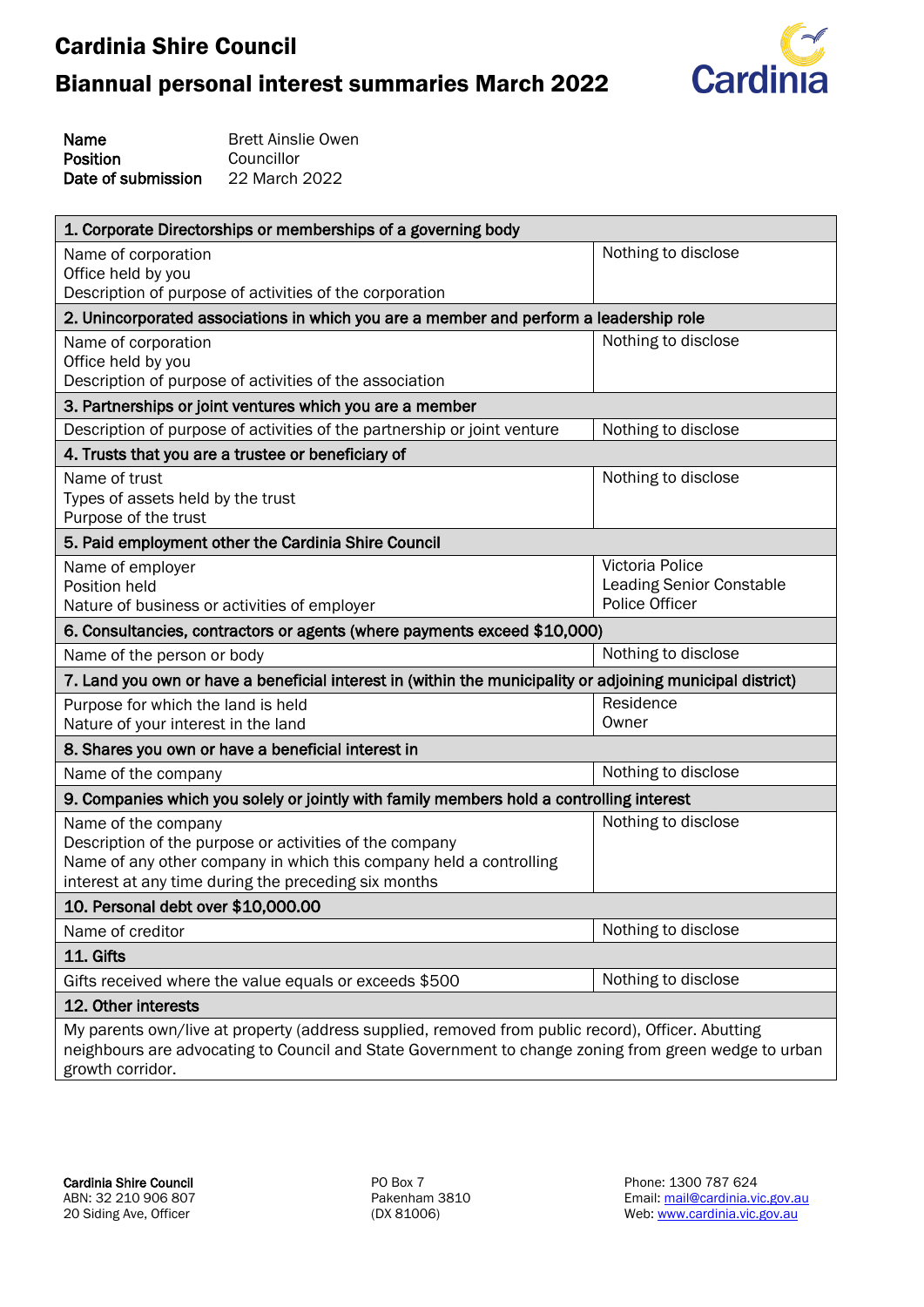

| Name               | Carol Ryan    |
|--------------------|---------------|
| Position           | Councillor    |
| Date of submission | 23 March 2022 |

| 1. Corporate Directorships or memberships of a governing body                                              |                     |
|------------------------------------------------------------------------------------------------------------|---------------------|
| Name of corporation                                                                                        | Nothing to disclose |
| Office held by you<br>Description of purpose of activities of the corporation                              |                     |
| 2. Unincorporated associations in which you are a member and perform a leadership role                     |                     |
|                                                                                                            | Nothing to disclose |
| Name of corporation<br>Office held by you                                                                  |                     |
| Description of purpose of activities of the association                                                    |                     |
| 3. Partnerships or joint ventures which you are a member                                                   |                     |
| Description of purpose of activities of the partnership or joint venture                                   | Nothing to disclose |
| 4. Trusts that you are a trustee or beneficiary of                                                         |                     |
| Name of trust                                                                                              | Nothing to disclose |
| Types of assets held by the trust                                                                          |                     |
| Purpose of the trust                                                                                       |                     |
| 5. Paid employment other the Cardinia Shire Council                                                        |                     |
| Name of employer<br>Position held                                                                          | Nothing to disclose |
| Nature of business or activities of employer                                                               |                     |
| 6. Consultancies, contractors or agents (where payments exceed \$10,000)                                   |                     |
| Name of the person or body                                                                                 | Nothing to disclose |
| 7. Land you own or have a beneficial interest in (within the municipality or adjoining municipal district) |                     |
| Purpose for which the land is held                                                                         | Residence           |
| Nature of your interest in the land                                                                        | Owner               |
| 8. Shares you own or have a beneficial interest in                                                         |                     |
| Name of the company                                                                                        | Nothing to disclose |
| 9. Companies which you solely or jointly with family members hold a controlling interest                   |                     |
| Name of the company                                                                                        | Nothing to disclose |
| Description of the purpose or activities of the company                                                    |                     |
| Name of any other company in which this company held a controlling                                         |                     |
| interest at any time during the preceding six months<br>10. Personal debt over \$10,000.00                 |                     |
| Name of creditor                                                                                           | Nothing to disclose |
|                                                                                                            |                     |
| 11. Gifts                                                                                                  | Nothing to disclose |
| Gifts received where the value equals or exceeds \$500                                                     |                     |
| 12. Other interests                                                                                        |                     |
| Butterfly creations celebrant services                                                                     |                     |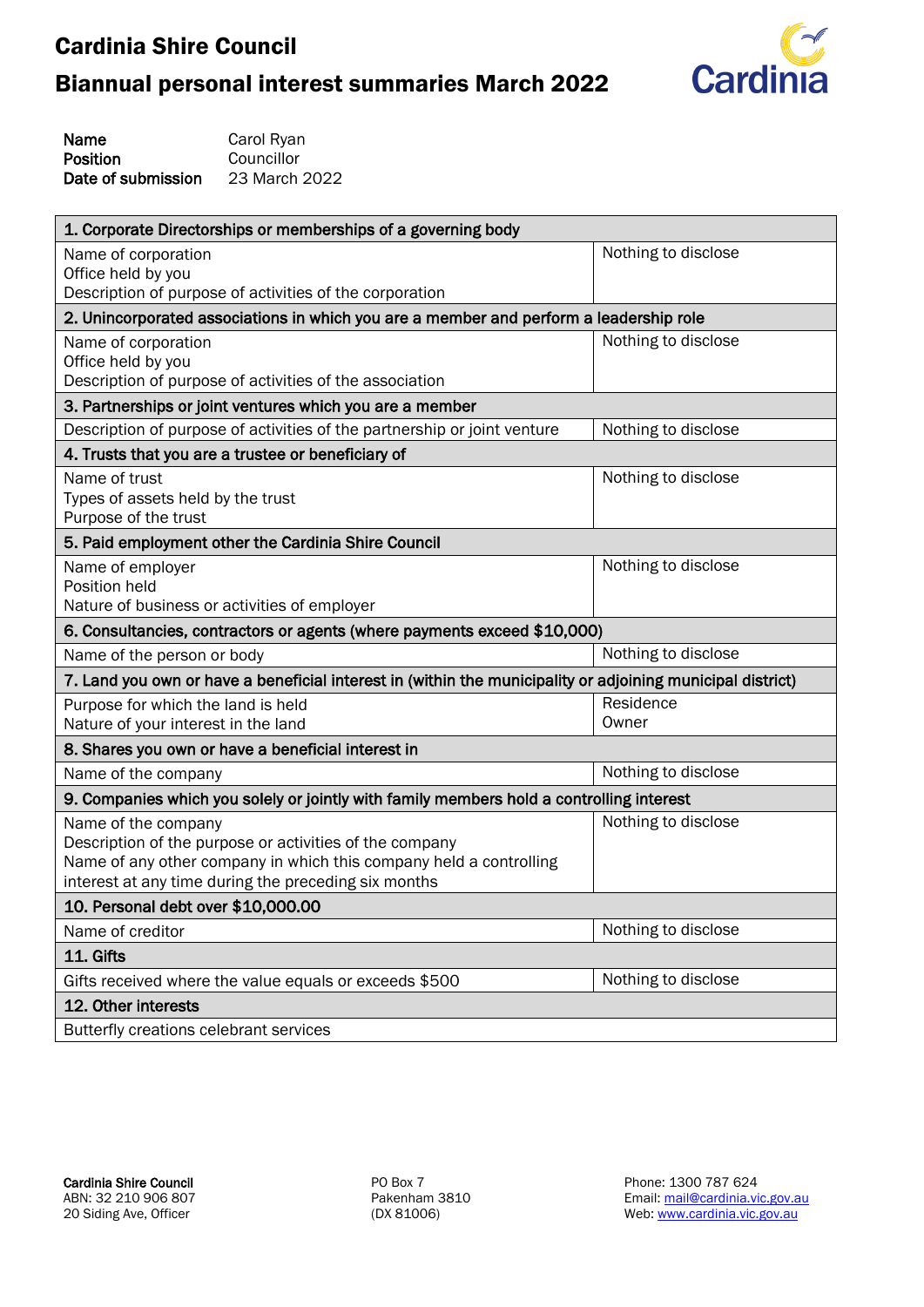

| Name               | Collin David Ross |
|--------------------|-------------------|
| Position           | Councillor        |
| Date of submission | 21 March 2022     |

| 1. Corporate Directorships or memberships of a governing body                                              |                                   |
|------------------------------------------------------------------------------------------------------------|-----------------------------------|
| Name of corporation                                                                                        | Collin David Ross Investments P/L |
| Office held by you                                                                                         | <b>Director</b>                   |
| Description of purpose of activities of the corporation                                                    | Gardening/lawn mowing franchise   |
| 2. Unincorporated associations in which you are a member and perform a leadership role                     |                                   |
| Name of corporation                                                                                        | <b>Waverley Gymnastics Club</b>   |
| Office held by you                                                                                         | President                         |
| Description of purpose of activities of the association                                                    | President role                    |
| 3. Partnerships or joint ventures which you are a member                                                   |                                   |
| Description of purpose of activities of the partnership or joint<br>venture                                | Nothing to disclose               |
| 4. Trusts that you are a trustee or beneficiary of                                                         |                                   |
| Name of trust                                                                                              | Collin David Ross family trust    |
| Types of assets held by the trust                                                                          | Franchise                         |
| Purpose of the trust                                                                                       | Family trust for business assets  |
| 5. Paid employment other the Cardinia Shire Council                                                        |                                   |
| Name of employer                                                                                           | Nothing to disclose               |
| Position held                                                                                              |                                   |
| Nature of business or activities of employer                                                               |                                   |
| 6. Consultancies, contractors or agents (where payments exceed \$10,000)                                   |                                   |
| Name of the person or body                                                                                 | Nothing to disclose               |
| 7. Land you own or have a beneficial interest in (within the municipality or adjoining municipal district) |                                   |
| Purpose for which the land is held                                                                         | Residence                         |
| Nature of your interest in the land                                                                        | Owner                             |
| 8. Shares you own or have a beneficial interest in                                                         |                                   |
| Name of the company                                                                                        | Nothing to disclose               |
| 9. Companies which you solely or jointly with family members hold a controlling interest                   |                                   |
| Name of the company                                                                                        | Collin David Ross Investments P/L |
| Description of the purpose or activities of the company                                                    | Franchise                         |
| Name of any other company in which this company held a                                                     |                                   |
| controlling interest at any time during the preceding six months                                           |                                   |
| 10. Personal debt over \$10,000.00                                                                         |                                   |
| Name of creditor                                                                                           | Members equity (ME Bank),         |
|                                                                                                            | Investment Ioan, NAB visa card    |
| 11. Gifts                                                                                                  |                                   |
| Gifts received where the value equals or exceeds \$500                                                     | Nothing to disclose               |
| 12. Other interests                                                                                        |                                   |
| Nothing to disclose                                                                                        |                                   |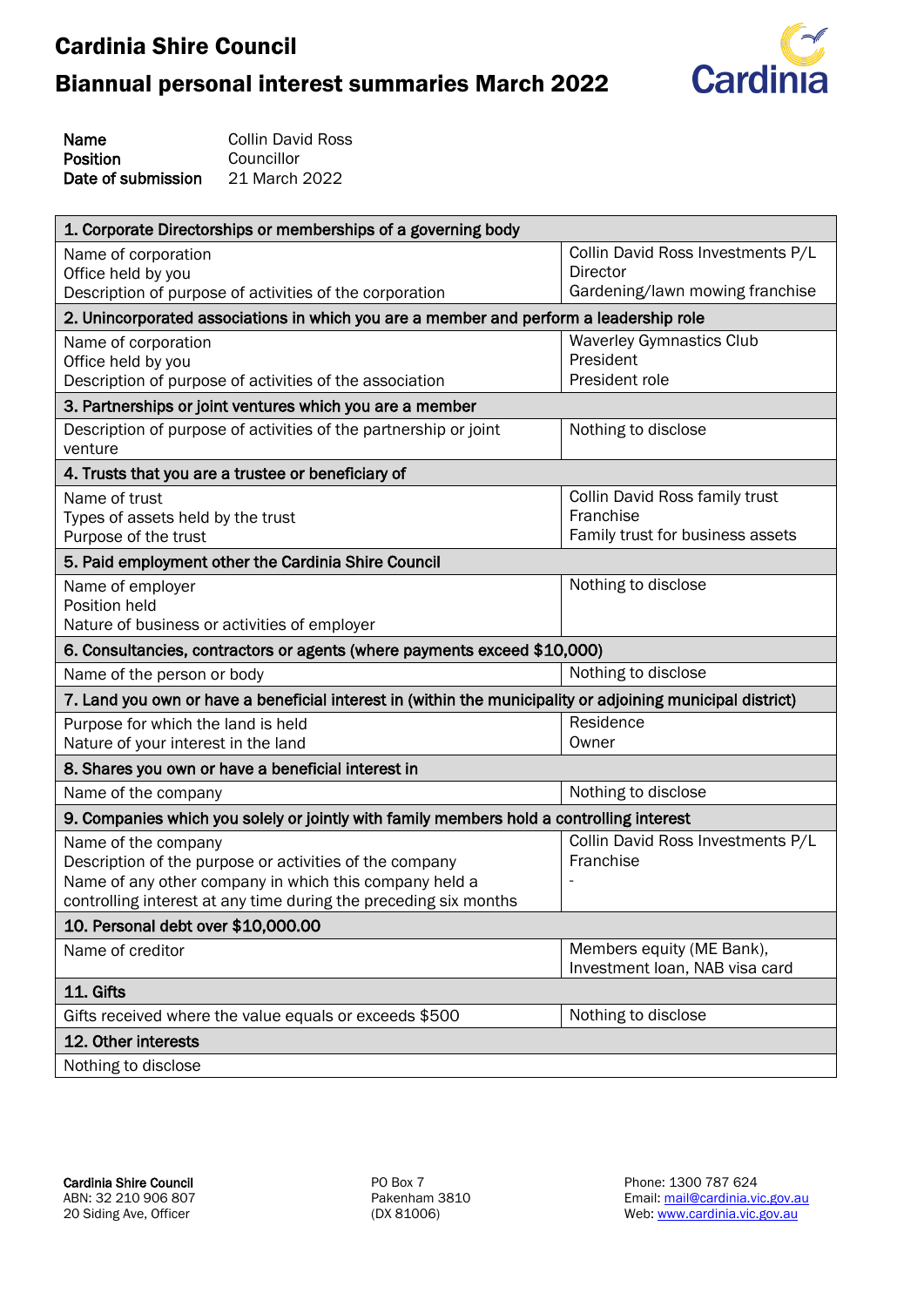

| Name               | Graeme Moore  |
|--------------------|---------------|
| Position           | Councillor    |
| Date of submission | 31 March 2022 |

| 1. Corporate Directorships or memberships of a governing body                                                                 |                               |
|-------------------------------------------------------------------------------------------------------------------------------|-------------------------------|
| Name of corporation                                                                                                           | Nothing to disclose           |
| Office held by you<br>Description of purpose of activities of the corporation                                                 |                               |
| 2. Unincorporated associations in which you are a member and perform a leadership role                                        |                               |
| Name of corporation                                                                                                           | Nothing to disclose           |
| Office held by you                                                                                                            |                               |
| Description of purpose of activities of the association                                                                       |                               |
| 3. Partnerships or joint ventures which you are a member                                                                      |                               |
| Description of purpose of activities of the partnership or joint venture                                                      | Nothing to disclose           |
| 4. Trusts that you are a trustee or beneficiary of                                                                            |                               |
| Name of trust                                                                                                                 | Graeme Moore family trust     |
| Types of assets held by the trust                                                                                             | Holding company for Moonlight |
| Purpose of the trust                                                                                                          | Fabrications                  |
| 5. Paid employment other the Cardinia Shire Council                                                                           |                               |
| Name of employer                                                                                                              | Nothing to disclose           |
| Position held                                                                                                                 |                               |
| Nature of business or activities of employer                                                                                  |                               |
| 6. Consultancies, contractors or agents (where payments exceed \$10,000)                                                      |                               |
| Name of the person or body                                                                                                    | Nothing to disclose           |
| 7. Land you own or have a beneficial interest in (within the municipality or adjoining municipal district)                    |                               |
| Purpose for which the land is held                                                                                            | Residence                     |
| Nature of your interest in the land                                                                                           | Owner                         |
| 8. Shares you own or have a beneficial interest in                                                                            |                               |
| Name of the company                                                                                                           | Nothing to disclose           |
| 9. Companies which you solely or jointly with family members hold a controlling interest                                      |                               |
| Name of the company                                                                                                           | <b>Moonlight fabrications</b> |
| Description of the purpose or activities of the company<br>Name of any other company in which this company held a controlling | <b>Steel fabrications</b>     |
| interest at any time during the preceding six months                                                                          |                               |
| 10. Personal debt over \$10,000.00                                                                                            |                               |
| Name of creditor                                                                                                              | Nothing to disclose           |
| 11. Gifts                                                                                                                     |                               |
| Gifts received where the value equals or exceeds \$500                                                                        | Nothing to disclose           |
| 12. Other interests                                                                                                           |                               |
| Nothing to disclose                                                                                                           |                               |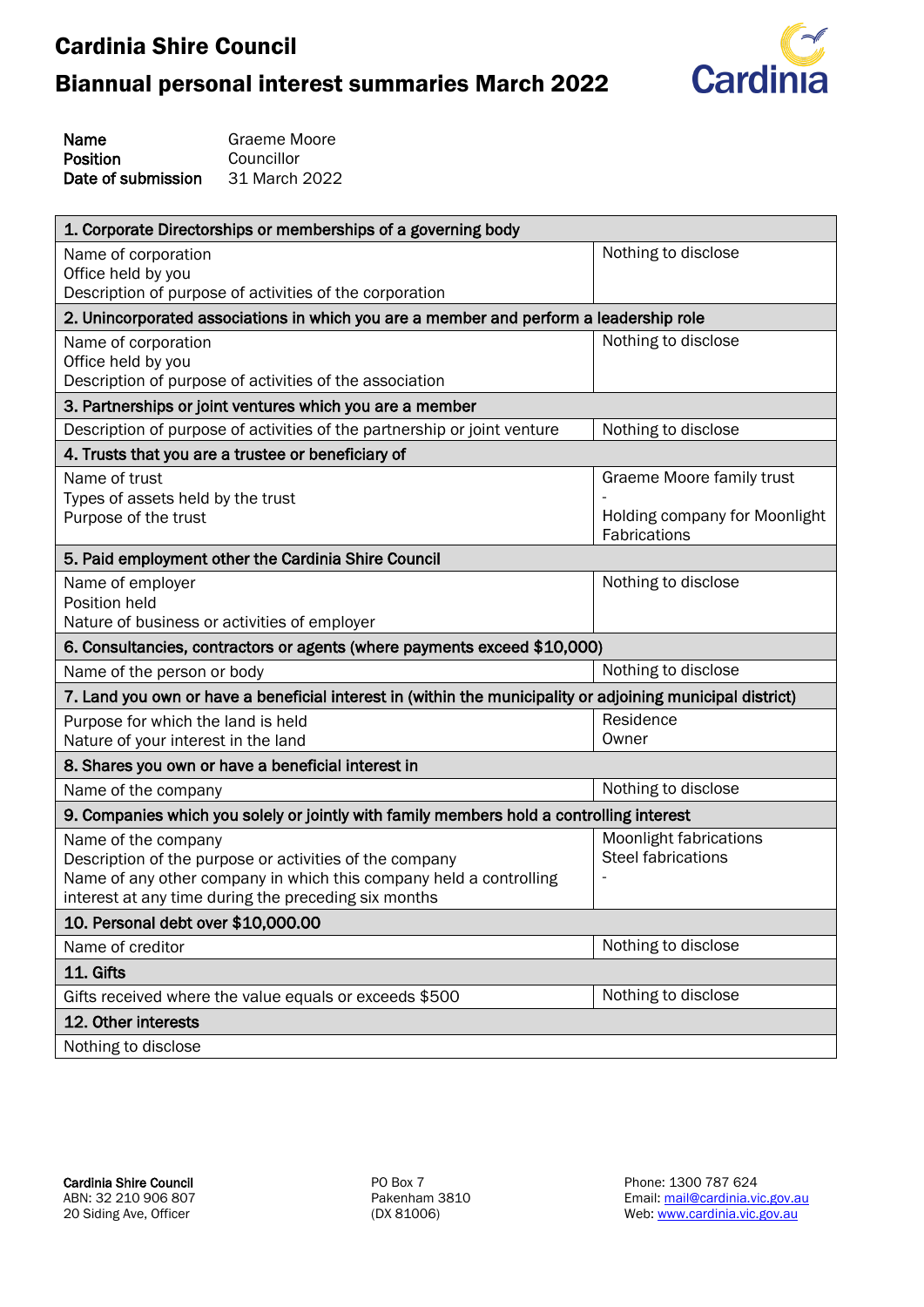# Biannual personal interest summaries March 2022



Name Position Date of submission Jack Frederick Kowarzik Councillor 24 March 2022

| 1. Corporate Directorships or memberships of a governing body                                                              |                                        |
|----------------------------------------------------------------------------------------------------------------------------|----------------------------------------|
| Name of corporation                                                                                                        | Presidential Plumbing Services Pty Ltd |
| Office held by you                                                                                                         | <b>Director</b>                        |
| Description of purpose of activities of the corporation                                                                    | Plumbing company                       |
| 2. Unincorporated associations in which you are a member and perform a leadership role                                     |                                        |
| Name of corporation                                                                                                        | Nothing to disclose                    |
| Office held by you                                                                                                         |                                        |
| Description of purpose of activities of the association                                                                    |                                        |
| 3. Partnerships or joint ventures which you are a member                                                                   |                                        |
| Description of purpose of activities of the partnership or joint<br>venture                                                | Nothing to disclose                    |
| 4. Trusts that you are a trustee or beneficiary of                                                                         |                                        |
| Name of trust                                                                                                              | Kowarzik family trust                  |
| Types of assets held by the trust                                                                                          | <b>Shares</b>                          |
| Purpose of the trust                                                                                                       | Family investment                      |
| 5. Paid employment other the Cardinia Shire Council                                                                        |                                        |
| Name of employer                                                                                                           | Presidential Plumbing Services Pty Ltd |
| Position held                                                                                                              | Director                               |
| Nature of business or activities of employer                                                                               | I work for myself as a plumber         |
| 6. Consultancies, contractors or agents (where payments exceed \$10,000)                                                   |                                        |
| Name of the person or body                                                                                                 | Nothing to disclose                    |
| 7. Land you own or have a beneficial interest in (within the municipality or adjoining municipal district)                 |                                        |
| Purpose for which the land is held                                                                                         | Residence                              |
| Nature of your interest in the land                                                                                        | Owner                                  |
| Purpose for which the land is held                                                                                         | Investment                             |
| Nature of your interest in the land                                                                                        | Owner                                  |
| 8. Shares you own or have a beneficial interest in                                                                         |                                        |
| Name of the company                                                                                                        | Nothing to disclose                    |
| 9. Companies which you solely or jointly with family members hold a controlling interest                                   |                                        |
|                                                                                                                            |                                        |
| Name of the company                                                                                                        | Presidential plumbing services Pty Ltd |
| Description of the purpose or activities of the company                                                                    | My own plumbing busines                |
| Name of any other company in which this company held a                                                                     |                                        |
| controlling interest at any time during the preceding six months                                                           |                                        |
|                                                                                                                            | Kowarzik family trust                  |
| Name of the company                                                                                                        | To act as trustee for Kowarzik family  |
| Description of the purpose or activities of the company                                                                    | trust                                  |
| Name of any other company in which this company held a<br>controlling interest at any time during the preceding six months |                                        |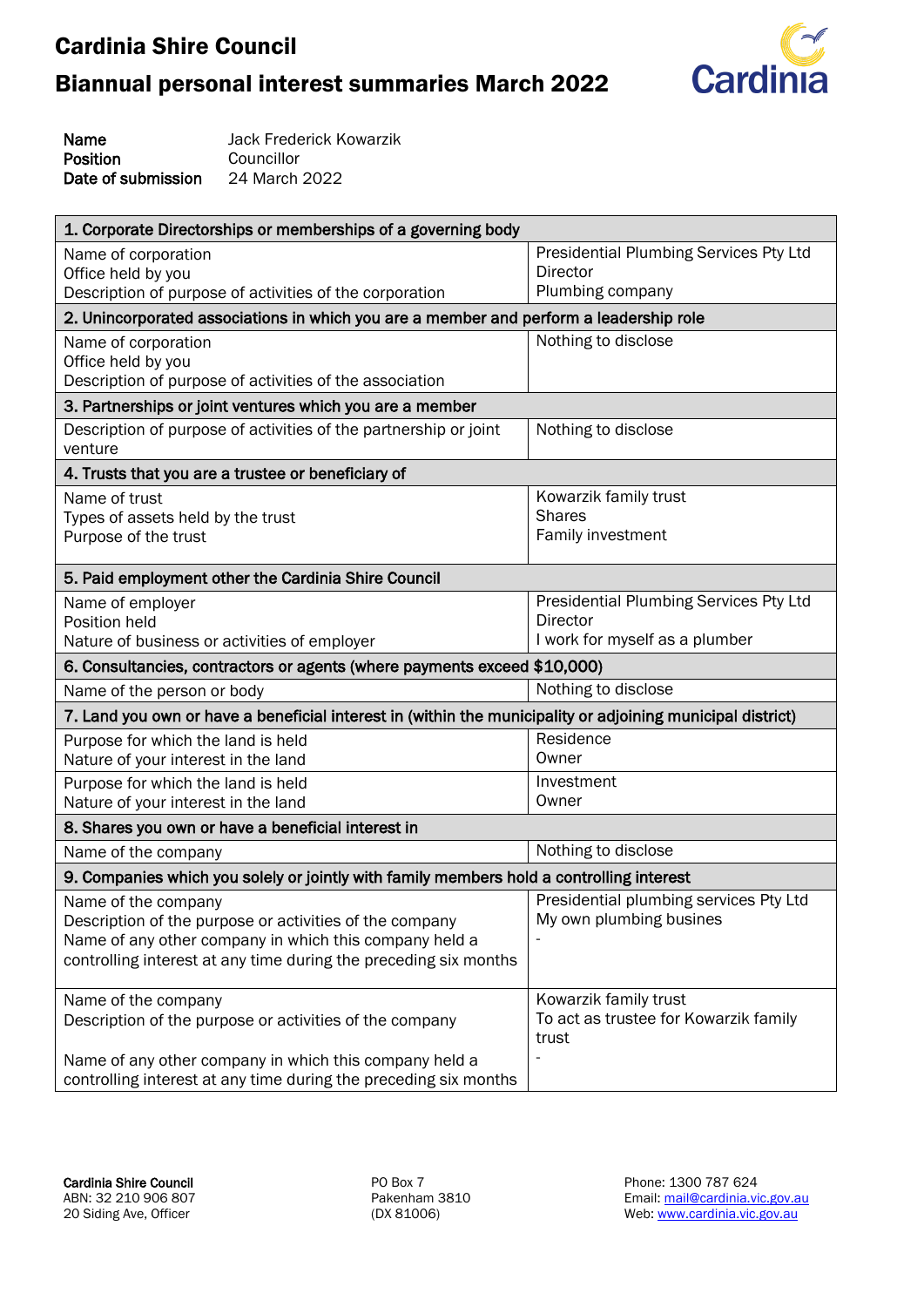## Biannual personal interest summaries March 2022



#### 10. Personal debt over \$10,000.00

Name of creditor Name of creditor Nothing to disclose

#### 11. Gifts

Gifts received where the value equals or exceeds \$500 Nothing to disclose

#### 12. Other interests

Previously I was a committee member and general member of the Pakenham Football Club. I was also a member of the Cardinia Lakes Residents Group.

I resigned from both positions prior to my nomination for the 2020 Council election.

Cardinia Shire Council ABN: 32 210 906 807 20 Siding Ave, Officer

PO Box 7 Pakenham 3810 (DX 81006)

Phone: 1300 787 624 Email: [mail@cardinia.vic.gov.au](mailto:mail@cardinia.vic.gov.au) Web: [www.cardinia.vic.gov.au](http://www.cardinia.vic.gov.au/)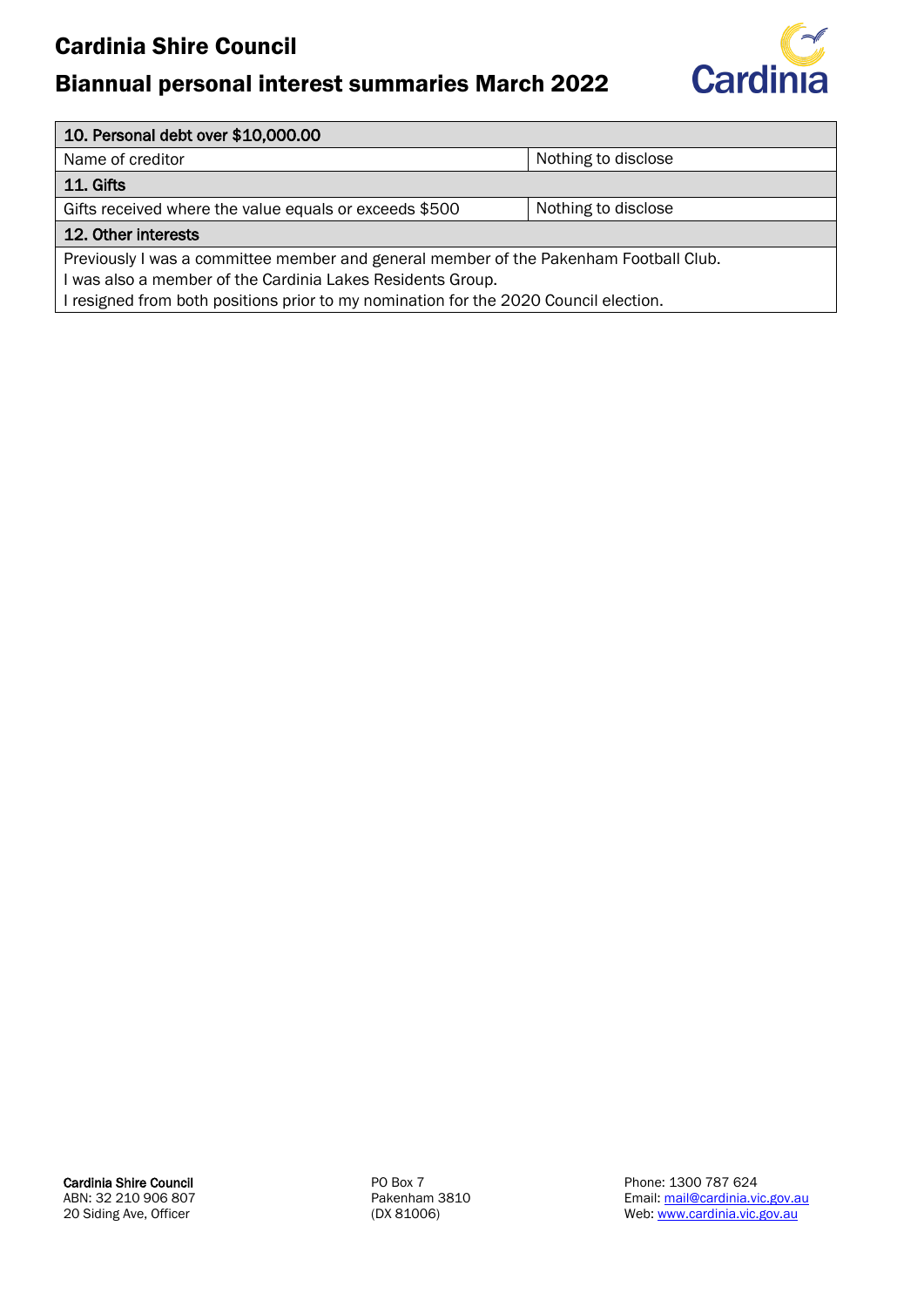# Biannual personal interest summaries March 2022



Name Position Date of submission Jeffrey Springfield Mayor 28 March 2022

| 1. Corporate Directorships or memberships of a governing body                                              |                     |
|------------------------------------------------------------------------------------------------------------|---------------------|
| Name of corporation                                                                                        | Nothing to disclose |
| Office held by you<br>Description of purpose of activities of the corporation                              |                     |
| 2. Unincorporated associations in which you are a member and perform a leadership role                     |                     |
| Name of corporation                                                                                        | Nothing to disclose |
| Office held by you<br>Description of purpose of activities of the association                              |                     |
| 3. Partnerships or joint ventures which you are a member                                                   |                     |
| Description of purpose of activities of the partnership or joint venture                                   | Nothing to disclose |
| 4. Trusts that you are a trustee or beneficiary of                                                         |                     |
| Name of trust                                                                                              | Nothing to disclose |
| Types of assets held by the trust<br>Purpose of the trust                                                  |                     |
| 5. Paid employment other the Cardinia Shire Council                                                        |                     |
| Name of employer                                                                                           | Nothing to disclose |
| Position held                                                                                              |                     |
| Nature of business or activities of employer                                                               |                     |
| 6. Consultancies, contractors or agents (where payments exceed \$10,000)                                   |                     |
| Name of the person or body                                                                                 | Nothing to disclose |
| 7. Land you own or have a beneficial interest in (within the municipality or adjoining municipal district) |                     |
| Purpose for which the land is held<br>Nature of your interest in the land                                  | Residence<br>Owner  |
| 8. Shares you own or have a beneficial interest in                                                         |                     |
| Name of the company                                                                                        | Nothing to disclose |
| 9. Companies which you solely or jointly with family members hold a controlling interest                   |                     |
| Name of the company                                                                                        | Nothing to disclose |
| Description of the purpose or activities of the company                                                    |                     |
| Name of any other company in which this company held a controlling                                         |                     |
| interest at any time during the preceding six months                                                       |                     |
| 10. Personal debt over \$10,000.00                                                                         |                     |
| Name of creditor                                                                                           | Nothing to disclose |
| 11. Gifts                                                                                                  |                     |
| Gifts received where the value equals or exceeds \$500                                                     | Nothing to disclose |
| 12. Other interests                                                                                        |                     |
| Nothing to disclose                                                                                        |                     |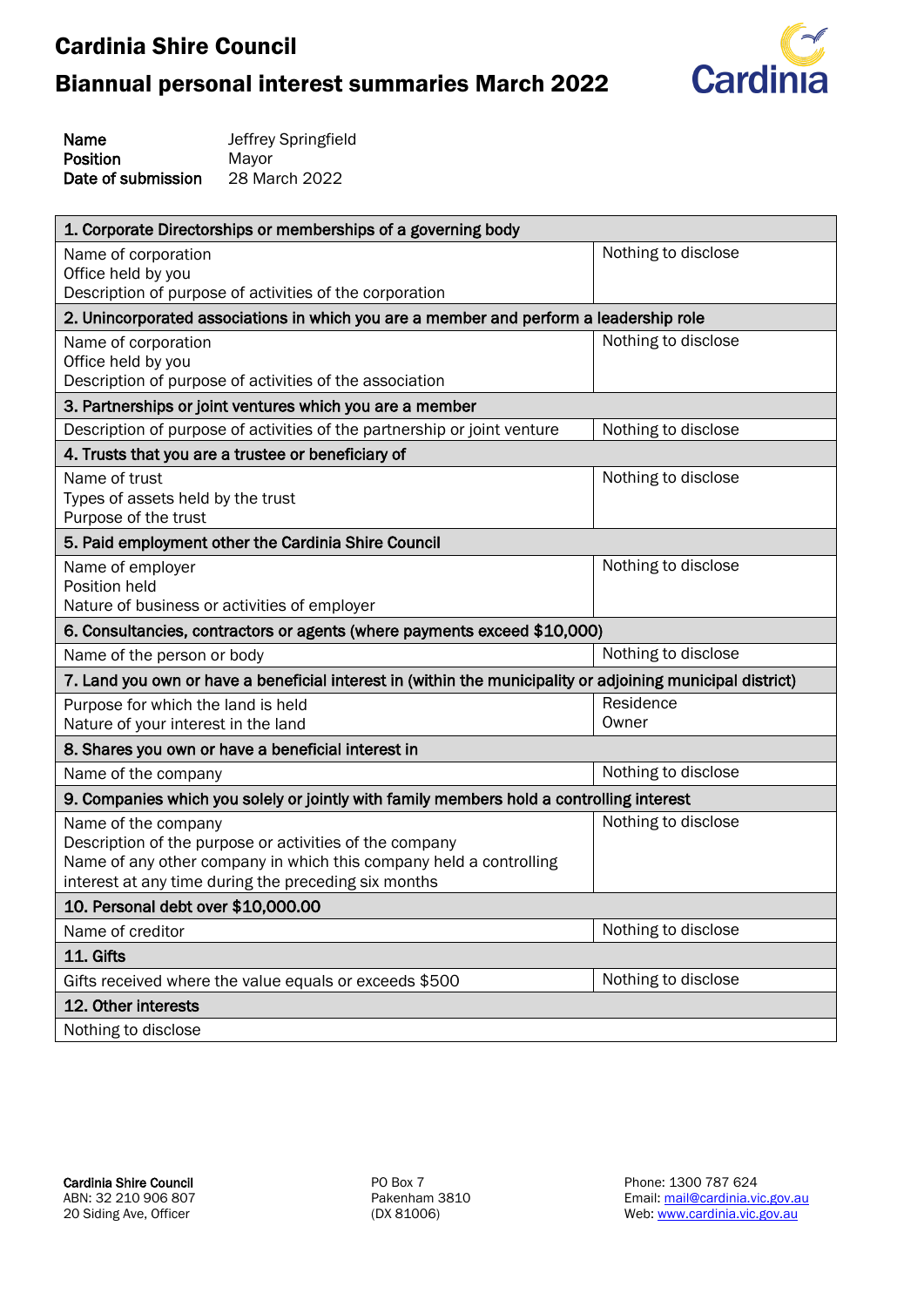# Biannual personal interest summaries March 2022



Name Position Date of submission Margaret Kaye Cameron **Councillor** 15 March 2022

| 1. Corporate Directorships or memberships of a governing body                                              |                                                       |  |
|------------------------------------------------------------------------------------------------------------|-------------------------------------------------------|--|
| Name of corporation                                                                                        | Nothing to disclose                                   |  |
| Office held by you                                                                                         |                                                       |  |
| Description of purpose of activities of the corporation                                                    |                                                       |  |
| 2. Unincorporated associations in which you are a member and perform a leadership role                     |                                                       |  |
| Nothing to disclose<br>Name of corporation                                                                 |                                                       |  |
| Office held by you                                                                                         |                                                       |  |
| Description of purpose of activities of the association                                                    |                                                       |  |
| 3. Partnerships or joint ventures which you are a member                                                   |                                                       |  |
| Description of purpose of activities of the partnership or joint venture                                   | Nothing to disclose                                   |  |
| 4. Trusts that you are a trustee or beneficiary of                                                         |                                                       |  |
| Name of trust                                                                                              | Nothing to disclose                                   |  |
| Types of assets held by the trust                                                                          |                                                       |  |
| Purpose of the trust                                                                                       |                                                       |  |
| 5. Paid employment other the Cardinia Shire Council                                                        |                                                       |  |
| Name of employer                                                                                           | Dr R Dhillon                                          |  |
| Position held                                                                                              | <b>Practice Nurse</b>                                 |  |
| Nature of business or activities of employer                                                               | Plastic & Reconstructive Surgeon                      |  |
| Name of employer<br>Position held                                                                          | St John of God Hospital<br><b>Perioperative Nurse</b> |  |
| Nature of business or activities of employer                                                               | Private hospital                                      |  |
| 6. Consultancies, contractors or agents (where payments exceed \$10,000)                                   |                                                       |  |
| Name of the person or body                                                                                 | Nothing to disclose                                   |  |
| 7. Land you own or have a beneficial interest in (within the municipality or adjoining municipal district) |                                                       |  |
| Purpose for which the land is held                                                                         | Nothing to disclose                                   |  |
| Nature of your interest in the land                                                                        |                                                       |  |
| 8. Shares you own or have a beneficial interest in                                                         |                                                       |  |
| Name of the company                                                                                        | Nothing to disclose                                   |  |
| 9. Companies which you solely or jointly with family members hold a controlling interest                   |                                                       |  |
| Name of the company                                                                                        | Nothing to disclose                                   |  |
| Description of the purpose or activities of the company                                                    |                                                       |  |
| Name of any other company in which this company held a controlling                                         |                                                       |  |
| interest at any time during the preceding six months                                                       |                                                       |  |
| 10. Personal debt over \$10,000.00                                                                         |                                                       |  |
| Name of creditor                                                                                           | Nothing to disclose                                   |  |
| 11. Gifts                                                                                                  |                                                       |  |
| Gifts received where the value equals or exceeds \$500                                                     | Nothing to disclose                                   |  |
| 12. Other interests                                                                                        |                                                       |  |
| Farming land at Cameron Road Yannathan, property owned by an Aunt and a cousin in the Shire Ward I         |                                                       |  |
| represent as Councillor                                                                                    |                                                       |  |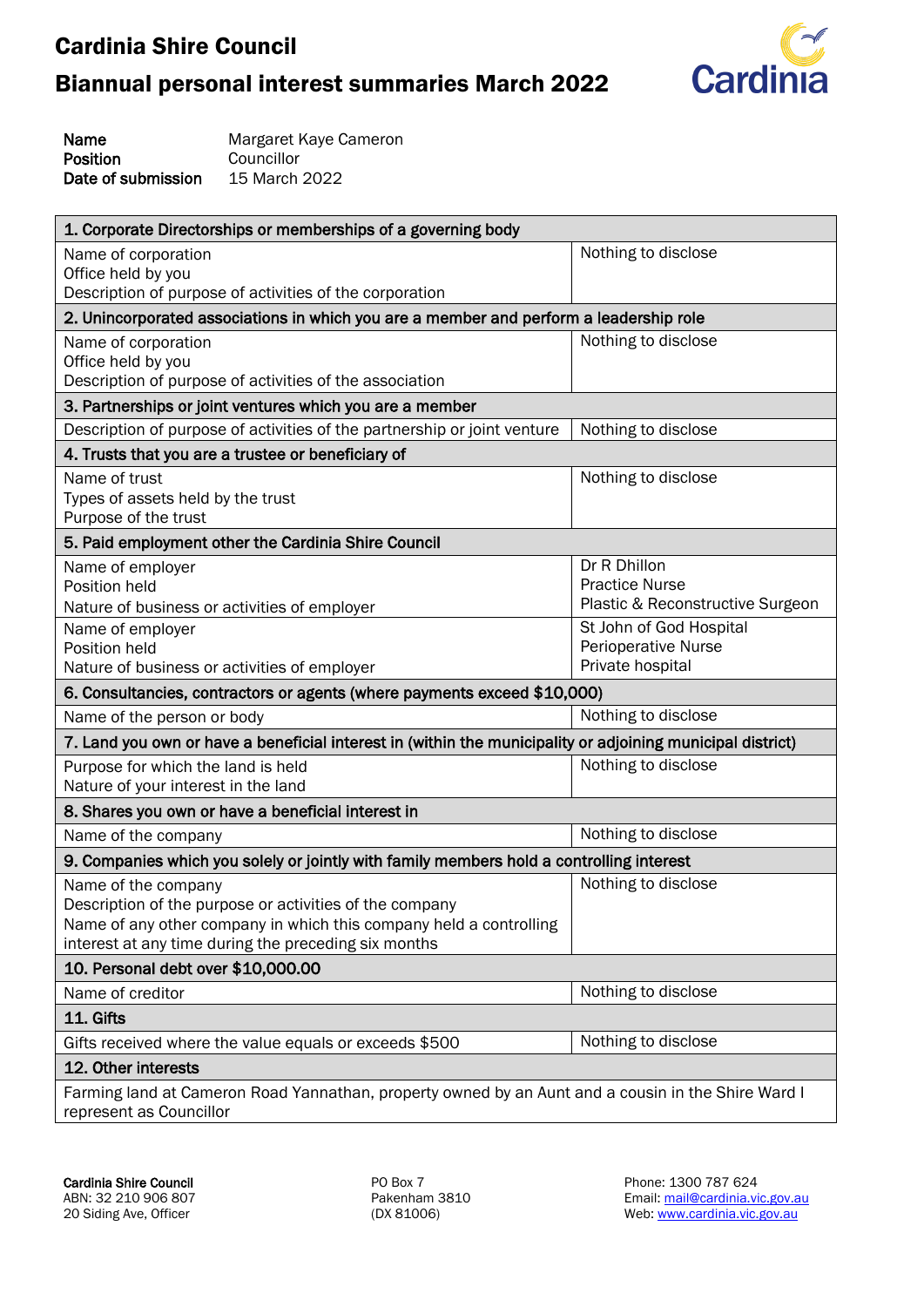# Biannual personal interest summaries March 2022



| Name               | <b>Stephanie Davies</b> |
|--------------------|-------------------------|
| Position           | Councillor              |
| Date of submission | 16 March 2022           |

| Nothing to disclose<br>Name of corporation<br>Office held by you<br>Description of purpose of activities of the corporation<br>2. Unincorporated associations in which you are a member and perform a leadership role<br>Nothing to disclose<br>Name of corporation<br>Office held by you<br>Description of purpose of activities of the association<br>3. Partnerships or joint ventures which you are a member<br>Description of purpose of activities of the partnership or joint<br>Nothing to disclose<br>venture<br>4. Trusts that you are a trustee or beneficiary of |
|------------------------------------------------------------------------------------------------------------------------------------------------------------------------------------------------------------------------------------------------------------------------------------------------------------------------------------------------------------------------------------------------------------------------------------------------------------------------------------------------------------------------------------------------------------------------------|
|                                                                                                                                                                                                                                                                                                                                                                                                                                                                                                                                                                              |
|                                                                                                                                                                                                                                                                                                                                                                                                                                                                                                                                                                              |
|                                                                                                                                                                                                                                                                                                                                                                                                                                                                                                                                                                              |
|                                                                                                                                                                                                                                                                                                                                                                                                                                                                                                                                                                              |
|                                                                                                                                                                                                                                                                                                                                                                                                                                                                                                                                                                              |
|                                                                                                                                                                                                                                                                                                                                                                                                                                                                                                                                                                              |
|                                                                                                                                                                                                                                                                                                                                                                                                                                                                                                                                                                              |
|                                                                                                                                                                                                                                                                                                                                                                                                                                                                                                                                                                              |
|                                                                                                                                                                                                                                                                                                                                                                                                                                                                                                                                                                              |
|                                                                                                                                                                                                                                                                                                                                                                                                                                                                                                                                                                              |
| Davies Wood family trust<br>Name of trust                                                                                                                                                                                                                                                                                                                                                                                                                                                                                                                                    |
| For a former business (Venture Media),<br>Types of assets held by the trust                                                                                                                                                                                                                                                                                                                                                                                                                                                                                                  |
| not in operation since Dec 2019                                                                                                                                                                                                                                                                                                                                                                                                                                                                                                                                              |
| No purpose at present. To be closed<br>Purpose of the trust                                                                                                                                                                                                                                                                                                                                                                                                                                                                                                                  |
| during next financial year.<br>Name of trust<br>Jeff Wood Family Trust                                                                                                                                                                                                                                                                                                                                                                                                                                                                                                       |
| <b>Explore More Financial Services,</b><br>Types of assets held by the trust                                                                                                                                                                                                                                                                                                                                                                                                                                                                                                 |
| subcontractor to Financepath - mortgage                                                                                                                                                                                                                                                                                                                                                                                                                                                                                                                                      |
| consulting work done by my partner, Jeff                                                                                                                                                                                                                                                                                                                                                                                                                                                                                                                                     |
| Wood. I have never been a direct                                                                                                                                                                                                                                                                                                                                                                                                                                                                                                                                             |
| beneficiary but my children usually are                                                                                                                                                                                                                                                                                                                                                                                                                                                                                                                                      |
| distributed income.                                                                                                                                                                                                                                                                                                                                                                                                                                                                                                                                                          |
| Purpose of the trust<br>My partners subcontracting business                                                                                                                                                                                                                                                                                                                                                                                                                                                                                                                  |
| 5. Paid employment other the Cardinia Shire Council                                                                                                                                                                                                                                                                                                                                                                                                                                                                                                                          |
| City of Casey<br>Name of employer                                                                                                                                                                                                                                                                                                                                                                                                                                                                                                                                            |
| Civil Engineer<br>Position held                                                                                                                                                                                                                                                                                                                                                                                                                                                                                                                                              |
| <b>Local Government</b><br>Nature of business or activities of employer                                                                                                                                                                                                                                                                                                                                                                                                                                                                                                      |
| 6. Consultancies, contractors or agents (where payments exceed \$10,000)                                                                                                                                                                                                                                                                                                                                                                                                                                                                                                     |
| Nothing to disclose<br>Name of the person or body                                                                                                                                                                                                                                                                                                                                                                                                                                                                                                                            |
| 7. Land you own or have a beneficial interest in (within the municipality or adjoining municipal district)                                                                                                                                                                                                                                                                                                                                                                                                                                                                   |
| Investment<br>Purpose for which the land is held                                                                                                                                                                                                                                                                                                                                                                                                                                                                                                                             |
| Nature of your interest in the land<br>Owner                                                                                                                                                                                                                                                                                                                                                                                                                                                                                                                                 |
| 8. Shares you own or have a beneficial interest in                                                                                                                                                                                                                                                                                                                                                                                                                                                                                                                           |
| Nothing to disclose<br>Name of the company                                                                                                                                                                                                                                                                                                                                                                                                                                                                                                                                   |
| 9. Companies which you solely or jointly with family members hold a controlling interest                                                                                                                                                                                                                                                                                                                                                                                                                                                                                     |
| Nothing to disclose<br>Name of the company                                                                                                                                                                                                                                                                                                                                                                                                                                                                                                                                   |
| Description of the purpose or activities of the company                                                                                                                                                                                                                                                                                                                                                                                                                                                                                                                      |
| Name of any other company in which this company held a                                                                                                                                                                                                                                                                                                                                                                                                                                                                                                                       |
| controlling interest at any time during the preceding six<br>months                                                                                                                                                                                                                                                                                                                                                                                                                                                                                                          |

PO Box 7 Pakenham 3810 (DX 81006)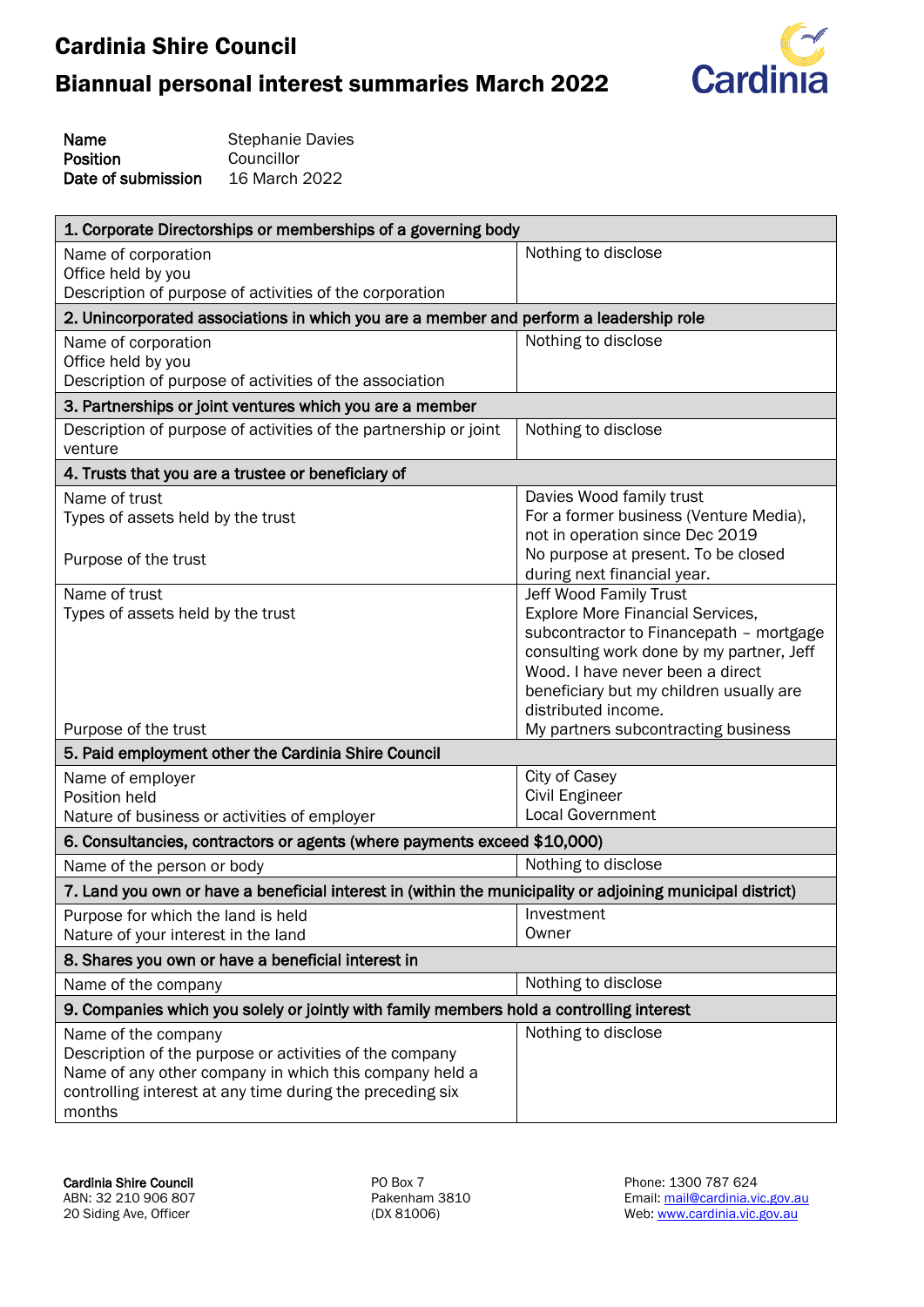## Biannual personal interest summaries March 2022



#### 10. Personal debt over \$10,000.00

Name of creditor Name of creditor Nothing to disclose

11. Gifts

Gifts received where the value equals or exceeds  $$500$  | Nothing to disclose

#### 12. Other interests

Superannuation with VicSuper. My family (partner and children) are now paid members of the Lakeside Residents Group. My partner (Jeffrey Wood) is a general committee member

Cardinia Shire Council ABN: 32 210 906 807 20 Siding Ave, Officer

PO Box 7 Pakenham 3810 (DX 81006)

Phone: 1300 787 624 Email: [mail@cardinia.vic.gov.au](mailto:mail@cardinia.vic.gov.au) Web: [www.cardinia.vic.gov.au](http://www.cardinia.vic.gov.au/)